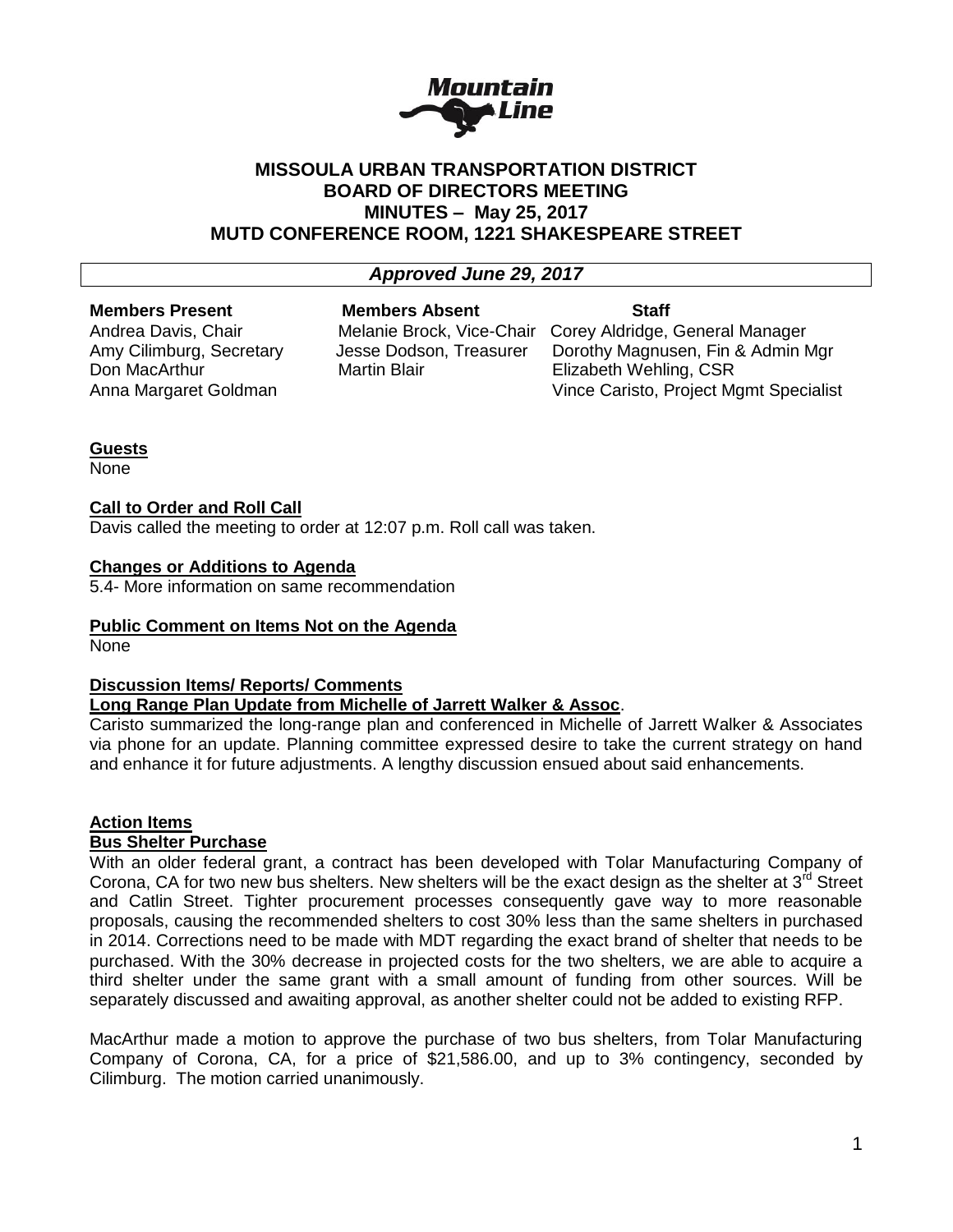## **Approval of Minutes**

Goldman made a motion to approve the minutes of April 27, 2017, seconded by MacArthur. The motion carried unanimously.

## **Financials & Ridership Reports for April 2017**

Goldman gave the Finance Committee report on the April 2017 financials and ridership. The cash position is good and it will support the funding of capital and operating reserves. Operating Reserve from Mill Levy funding is \$3,772,596. This reserve is expected to fund, in part, current operations and to a larger degree options into the future. Current Year Change in Net Position after capital reserve contributions is \$279,038 compared to previous year of \$402,484. Revenue is tracking closely to the budget. Expenses are 3.63% less than the budget. Compensation is 4.3% below budget, Insurance is 4% below budget, and remaining expenses are tracking closely to budget.

Fixed Route ridership is tracking closely in the April month-to-month comparisons, with a year-to-date comparison increase coming to 2.22%. ADA ridership continues to increase as Senior Van declines, 12% higher in month-to-month comparison and 14% higher in year-to-date comparison.

Cilimburg made a motion to receive the April 2017 Financial Statements and Ridership Reports, seconded by MacArthur. The motion carried unanimously.

#### **Missoula County Grant Application for FY2018 Financial Assistance**

Magnusen gave an overview of the FY2018 Missoula County Special Revenue Funds and General Fund program for Paratransit and Senior Van Services.

MacArthur made a motion to approve the application for up to \$25,000 in FY2018 Missoula County Special Revenue Funds and General Fund Application, seconded by Goldman. The motion carried unanimously.

#### **General Manager Contract**

Board recommended a 3% salary increase to Aldridge's compensation and one additional week of vacation time, retroactive to February 16, 2017, based on positive performance. Amendments are to be made on existing contract. Board is to review contract for discussion in December.

MacArthur made a motion to approve an amendment, Exhibit B, to the General Manager Contract, seconded by Cilimburg. The motion carried unanimously.

#### **General Manager's Report**

Aldridge discussed the conclusion that the Zero-Fare partners came to at the meeting on May 2. The majorities of partners were present and agreed to continue supporting the demonstration for another three years. Each partner will be met with individually to examine specific contributions.

The FTA has announced that grant applications are now being accepted for low or no emission vehicles. MUTD will be working in conjunction with ASUM to submit an application by the end of June for this highly sought after grant. \$55 million is available through said grant.

Moving along with low to no emissions, Northwestern Energy has been contacted to send in a quote for the cost of additional power to Mountain Line's main facility as well as the cost of electric charging. Gillig is aware that MUTD will no longer be purchasing diesel buses.

MUTD was made aware in early 2016 that all bus stop signs along MDT roadways bust comply with the Manual on Uniform Traffic Control Devices, causing MUTD's approved Bus Stop Master Plan to be incompliant. MUTD appealed to the federal office of FHWA for an official interpretation, to which their response in March 2017 stating that, "our official interpretation that a bus-stop sign is not a traffic